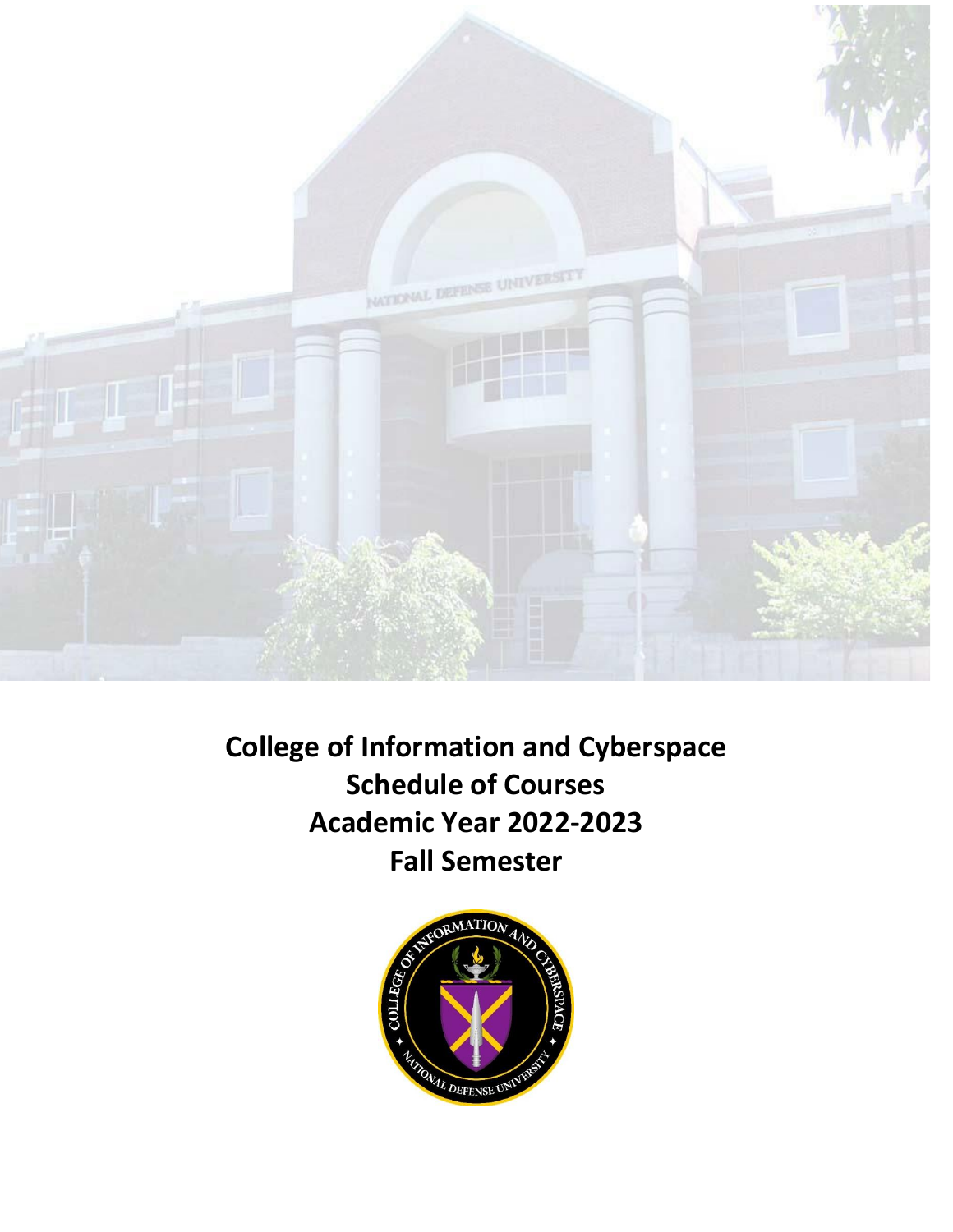

# CONTACT DIRECTORY

# **INTERNET HOME PAGE**:

<http://cic.ndu.edu/>

# **TELEPHONE:**

202-685-6300 DSN 325-6300

# **FAX:**

202-685-4058 DSN 325-4058

**E-MAIL:**

[CICOSS@ndu.edu](mailto:CICOSS@ndu.edu)

# **MAILING ADDRESS:**

College Of Information and Cyberspace Office of Student Services 300 5th Avenue, Bldg 62, Rm 145 Ft. Lesley J. McNair, DC 20319-5066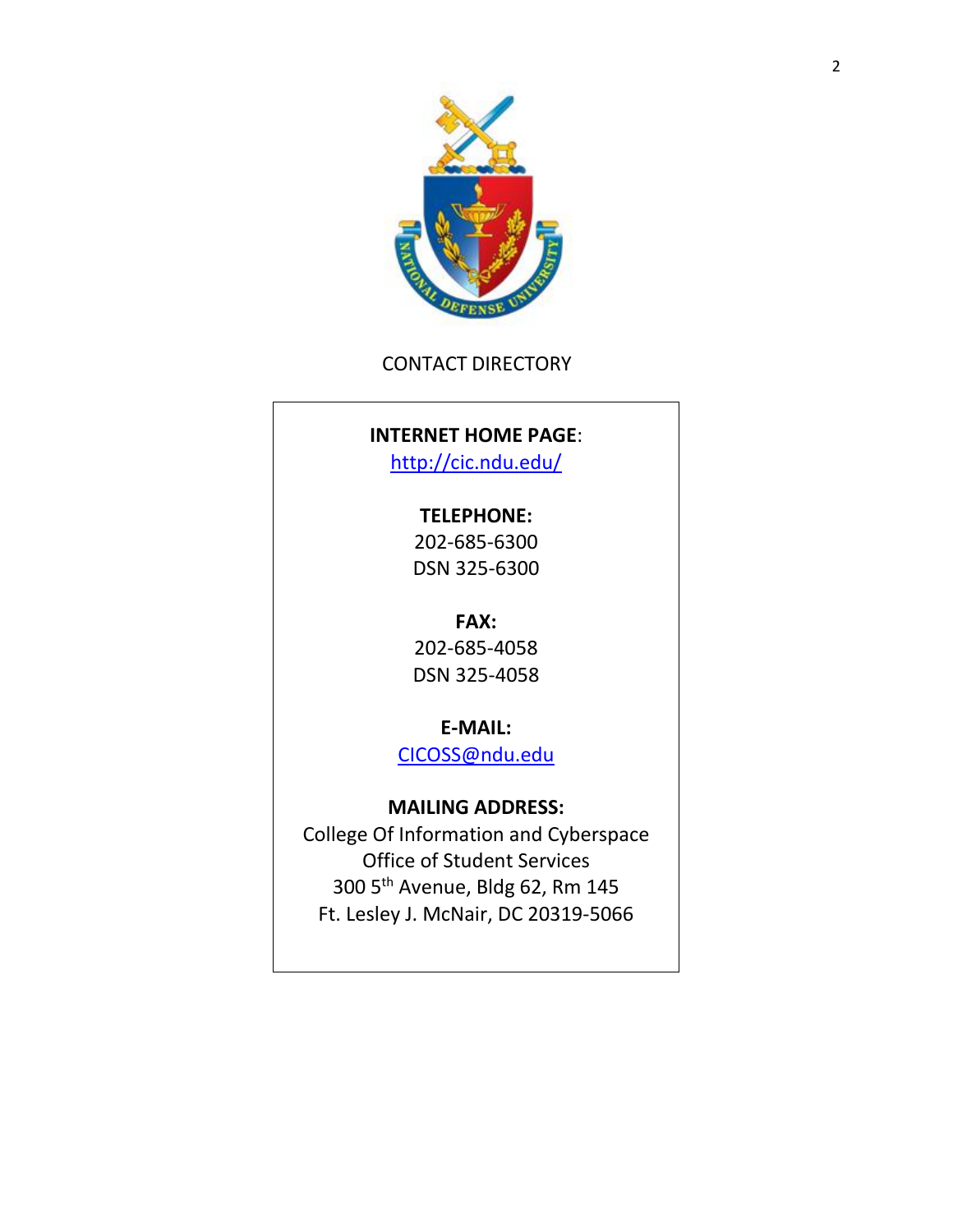# Welcome

Located at Fort Lesley J. McNair on the Washington, DC waterfront, the College of Information and Cyberspace (NDU CIC) is the largest of five graduate-level colleges that comprise the National Defense University. The CIC educates future thought leaders and change agents who will make the difference in government and strives to meet your workforce education needs for information leadership and management.

The CIC Office of Student Services processes admissions and registration, maintains students' academic records, and publishesthe CIC *Schedule of Courses*. The Office of Student Services also manages the admission and enrollment systems used by students, faculty, and advisors.

Information about our programs and coursesis available on our website a[t https://cic.ndu.edu/.](https://cic.ndu.edu/) Please let us know if you need additional information by contacting the Office of Student Services at 202-685-6300 or by email at [CICOSS@ndu.edu.](mailto:CICOSS@ndu.edu)

## **ENROLLMENTPROCEDURES**

#### **Course Registration**

Students who are admitted to the CIC at NDU will be sent detailed instructions regarding course registration, account information for online systems, and advisor information. In order to be registered for a course, a course request form must be completed for each enrollment requested. The course request form is available on the CIC website at [https://cic.ndu.edu/Current-Students/Student-Registration/.](https://cic.ndu.edu/Current-Students/Student-Registration/)

Members of special program cohorts will receive registration instructions from the program director.

#### **IA Compliance and Registration**

The National Defense University (NDU) provides all of its students with access to the Internet, wireless networks, curricula, and research tools -- all via Department of Defense (DoD) Information Systems. Access to NDU information systems is predicated on user compliance with DoD/NDU cybersecurity regulations. Students will not be enrolled in a course until all IA compliance requirements have been met and confirmed by NDU IT. Non-compliant students will be placed on the course waitlist until compliance is confirmed. Compliance instructions can be found on the CIC website at [http://www.ndu.edu/Students/IA\\_NonJPME/.](http://www.ndu.edu/Students/IA_NonJPME/)

#### **Confirmation of Course Registration**

Students will receive a course status email (enrolled/waitlisted) within 7 to 10 business days of their course request. The CIC may send additional reminders and attendance confirmation requests prior to the course start date. Students should promptly respond to requests for information.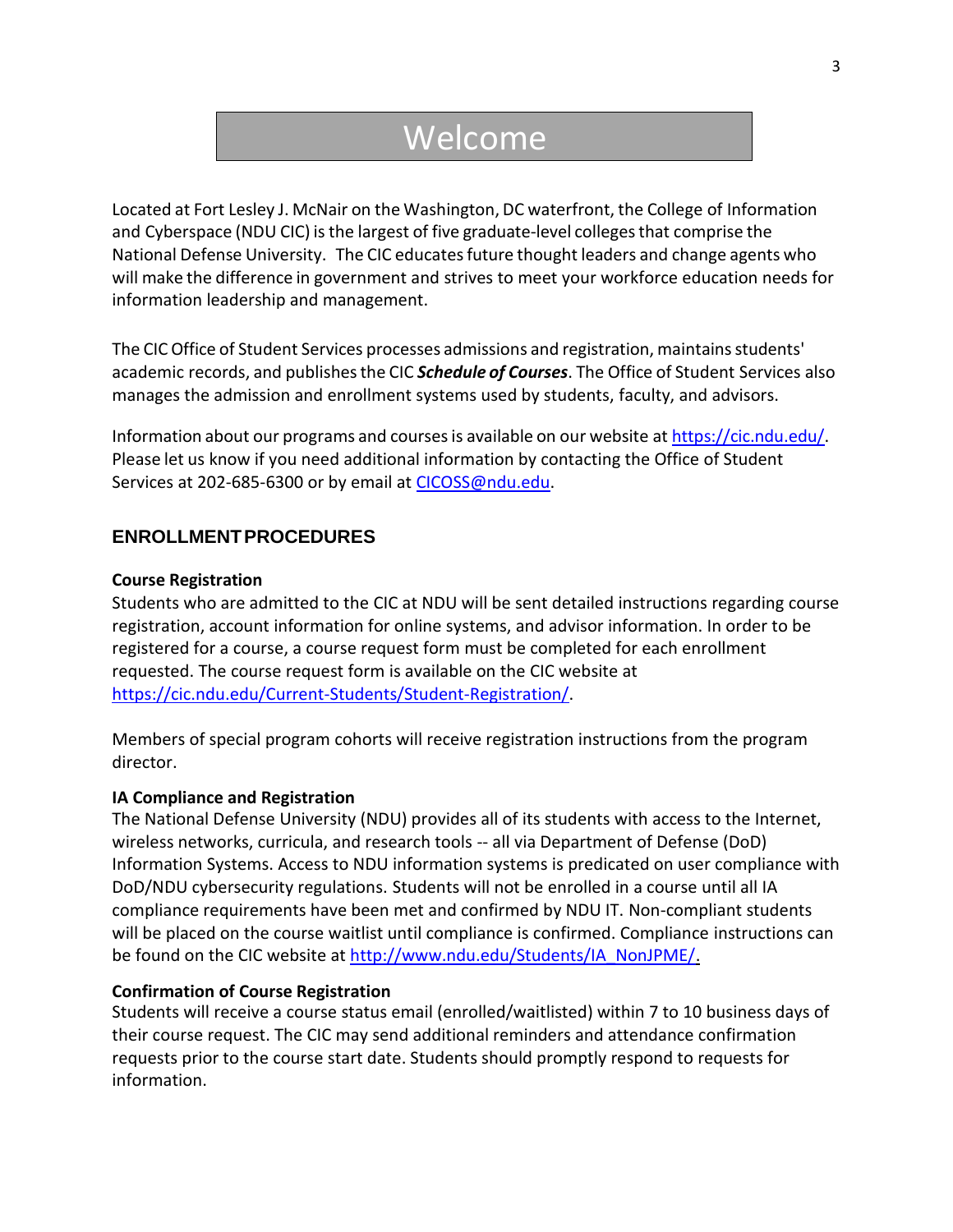#### **Multiple Registrations Policy**

Students may register for two DL courses concurrently. Students on an academic probation status must seek permission for entry to multiple DL offerings. Requests must be submitted to the CIC Office of Student Services in writing [\(CICOSS@ndu.edu](mailto:CICOSS@ndu.edu); Fax: 202-685-4860) no later than 2 weeks prior to the course start date.

#### **REGISTRATIONPERIODS**

Registration opens on the dates below and will close on the Thursday prior to the Course Start Date (CSD).

| <b>Semester</b>                      |
|--------------------------------------|
| Fall: September 2022 - December 2022 |
| Spring: January 2023 - April 2023    |
| Summer: April 2023 - June 2023       |
|                                      |

#### **CONFIRMATIONOF ENROLLMENT & CONTACT INFORMATION VALIDATION**

Students who successfully register for a course section will receive a class acceptance notice to their preferred email address of record.

Please ensure the following contact information is up‐to‐date with the Office of Student Services:

- Preferred Email Address
- Preferred Contact Telephone Number
- Current Employer

The CIC will make every effort to reach the student prior to taking a drop action should the course section be cancelled. Students are encouraged to contact the Office of Student Services at any time prior to the Course Start Date to verify enrollment or to update contact information.

> NDU CIC Office of Student Services 202-685-6300 [CICOSS@ndu.edu](mailto:CICOSS@ndu.edu)

#### **COURSE AVAILABILITY IN BLACKBOARD**

Each course section has a site on the CIC's online learning platform, Blackboard. Thissite will be available to students on the Friday before the course start date. Studentsmust access Blackboard and sign in immediately following the Course Start Date to begin course work. Please note that students will NOT see their course registration in Blackboard until noon on the Friday before the course start date.

#### **DROP POLICY**

Students may dis-enroll at any time prior to the Course Start Date (CSD) via email notification to the Office of Student Services. Students who seek to withdraw from a course after the course start date must complete a Course Withdrawal Form. The form is available on the CIC website at [https://cic.ndu.edu/Current-Students/Student-Registration/.](https://cic.ndu.edu/Current-Students/Student-Registration/)

In accordance with academic policy, any drop on or after the Course Start Date will result in a grade being assigned in the course. See the online CIC Catalog for the complete grading policy.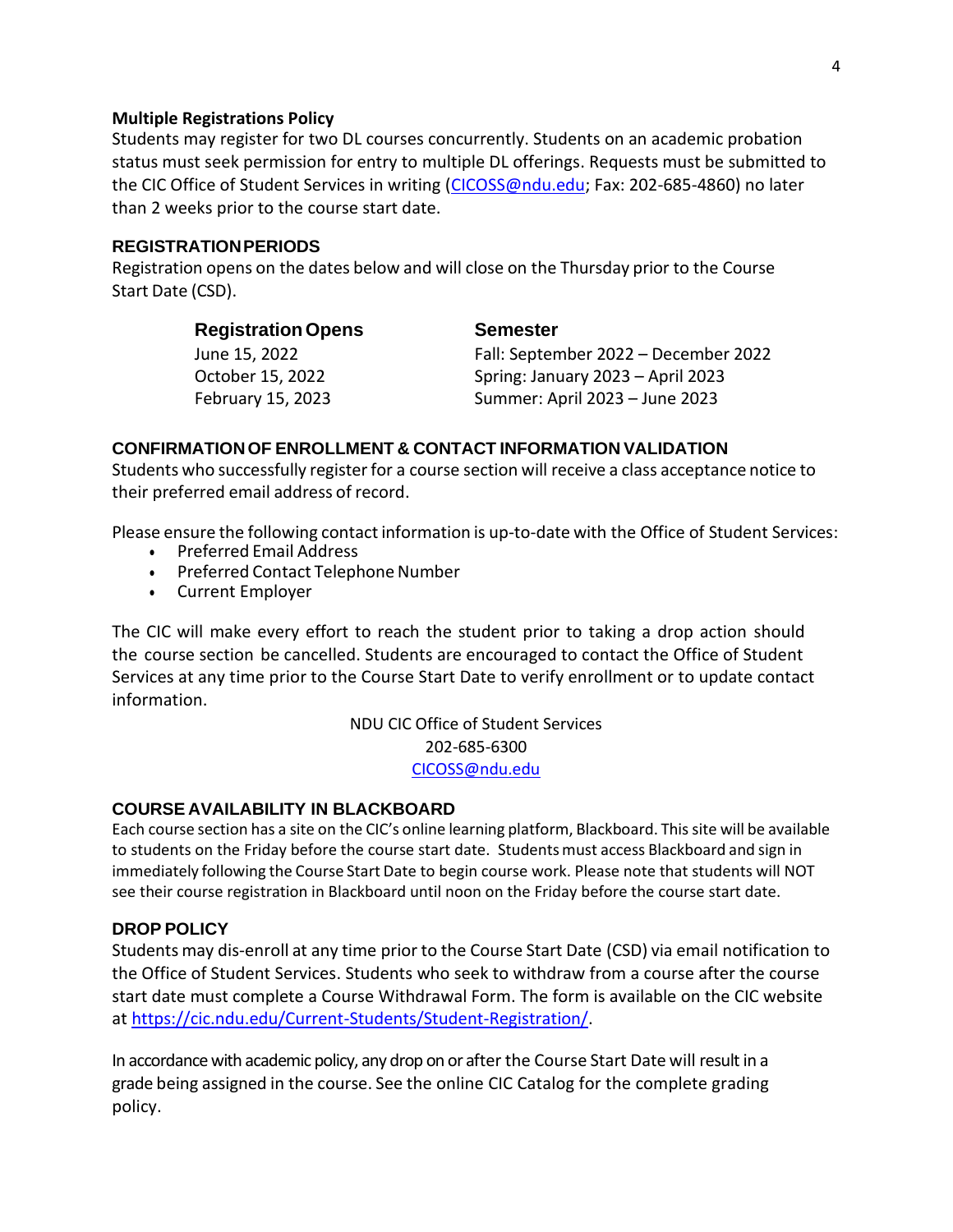# Course Models

#### **NOTE**

Each course section has a site on the CIC's online learning platform, Blackboard. This site will be available to students at **12:00pm (noon) on the Friday before the Course Start Date for Distributed Learning (DL) courses.** Students must access Blackboard and sign in immediately following the Course Start Date.

> NDU CIC Fall 2022*Intensive Courses* will be offered in the following format: *Distributed Learning*.

#### **Distributed Learning (DL)**

The Distributed Learning (DL) format engages students and faculty virtually over 12 weeks via Blackboard. The first 10 weeks of course, students are engaged in online seminar. The final two weeks is dedicated for assessment completion. The end-of-course assessment is typically a substantive paper or project that allows students to demonstrate their mastery of the intended learning outcomes. To receive credit for a course, students must be actively engaged virtually in every DL lesson as assigned by faculty. Final assessments are due no later than the Monday following the 12th week. Assessments are due no later than the Monday following the  $12^{th}$  week. The last day to withdraw from a DL course is the Monday of the  $4<sup>th</sup>$  week of class.

|                          | Last Day to Withdraw |
|--------------------------|----------------------|
| $9/12/2022 - 12/04/2022$ | 10/03/2022           |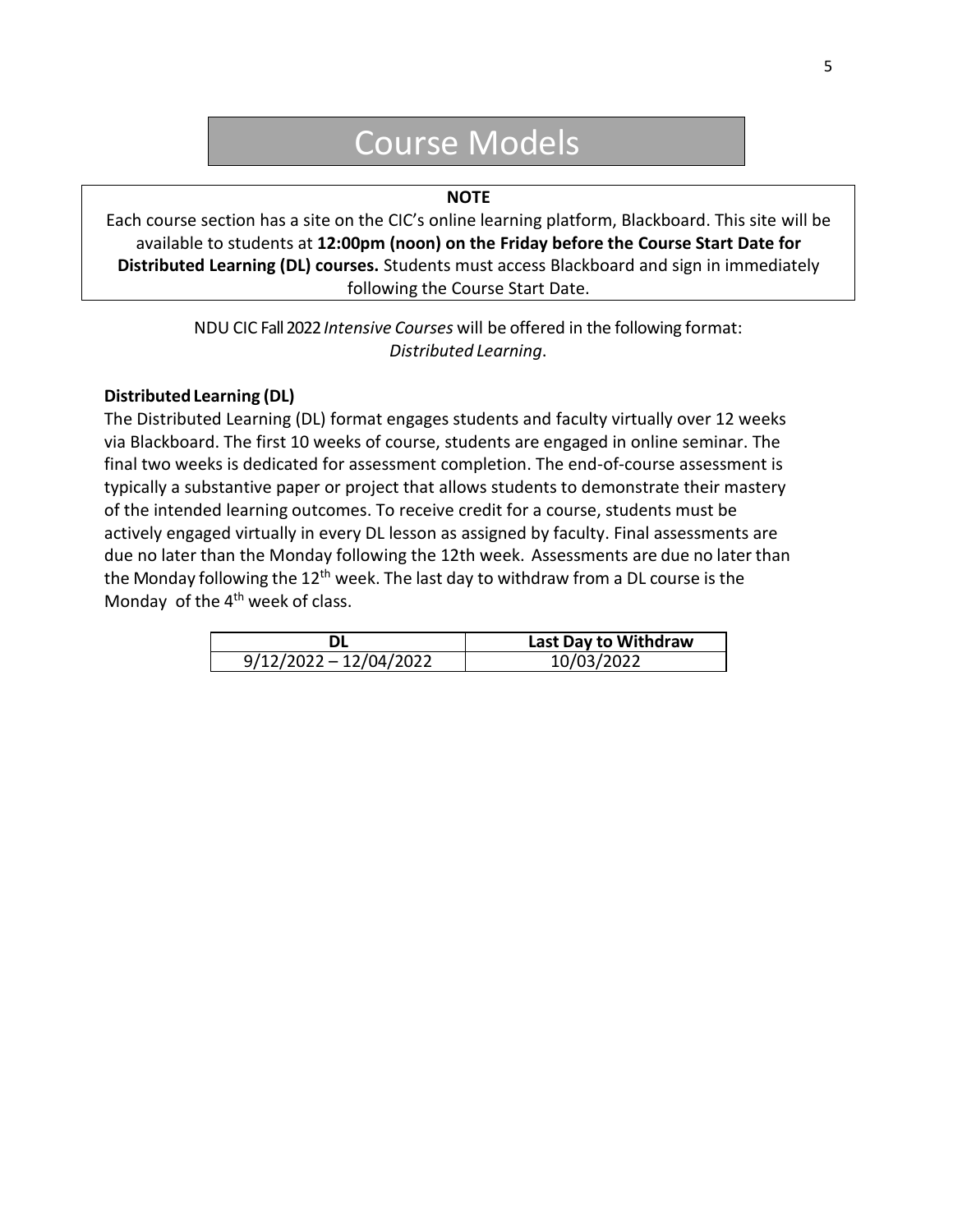# Key Terms

Key termsfound in the *Schedule of Courses* or website:

- **Course Number –** Course Number isthe four-digit identifier of the class. For example, for the course titled "Continuation of Operations," the Course Numberis 6504. The Course Number can be found in the Class Listing section of the *Schedule of Courses*  and in the Course Listing page of the CIC website.
- **Course Start Date –** The Course Start Date of a classis the first day of the active learning period. All courses (e-Resident and DL) will require active engagement with the faculty effective this date. See the *DL Format* definition above.
- **Course End Date –** The Course End Date is the final day of the active learning period. See the *DL Format* definition above.
- **Student Arrival** The Student Arrival date representsthe start date of the face‐to‐ face portion of the class. There is no face-to-face portion for Distributed Learning courses. See the *DL Format* definition above.
- **Student Departure** The Student Departure date representsthe end date of the face-to-face portion of the class. There is no face-to-face portion for Distributed Learning courses. See the *DL Format* definition above.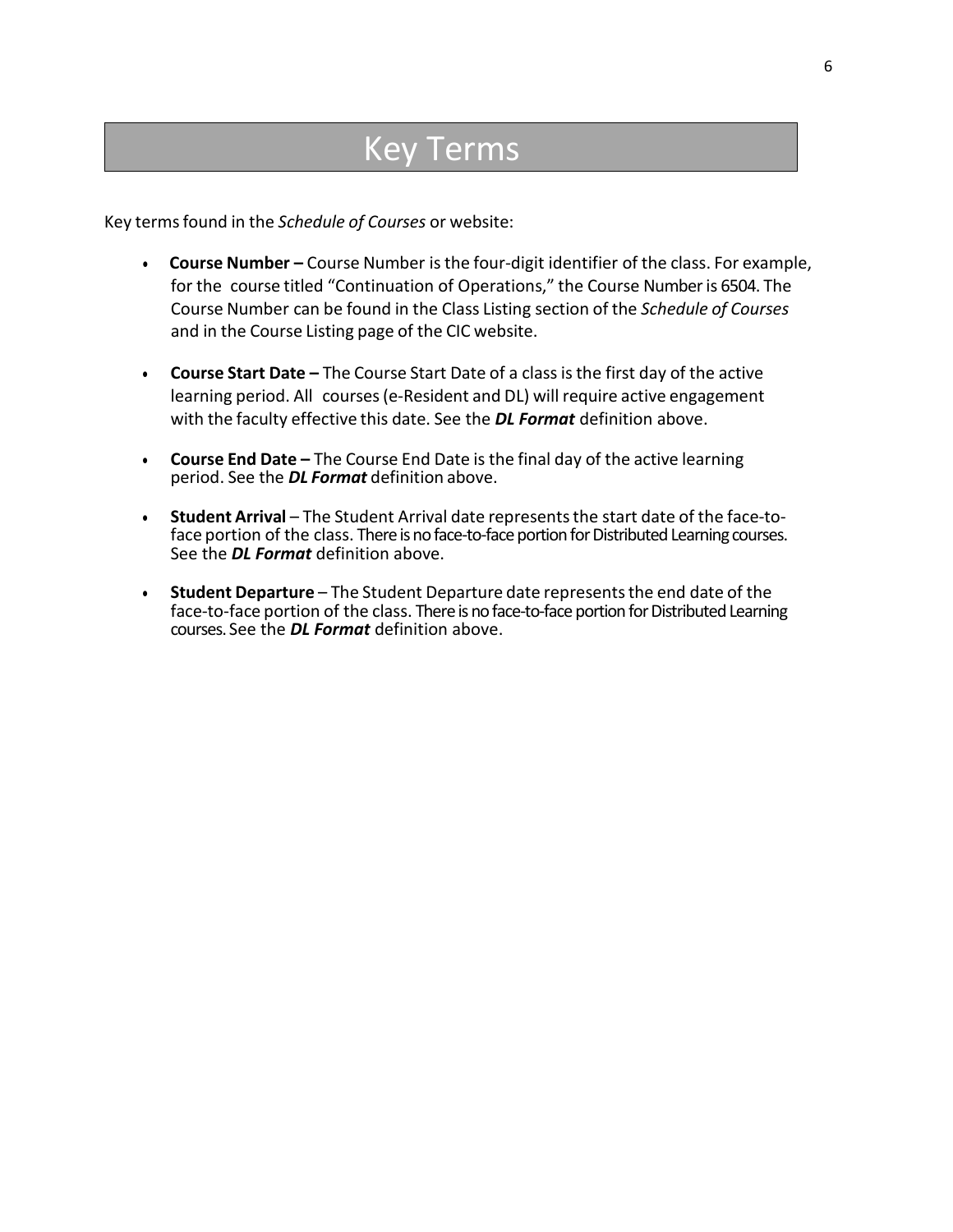# Class Schedule by Course

**Please recall that the last day to withdraw from a course with a grade of 'W' is:**

| Distributed Learning - The Monday of the 4 <sup>th</sup> week of class: |  |
|-------------------------------------------------------------------------|--|
|-------------------------------------------------------------------------|--|

|                          | Last Day to Withdraw |
|--------------------------|----------------------|
| $9/12/2022 - 12/04/2022$ | 10/03/2022           |
|                          |                      |

## **BCP (6606) – White House, Congress, and the Budget**

This course presents a strategic understanding of Federal budgeting and appropriations, with particular attention to the role of the White House and Congress. The course focuses on developing leadership strategies to shape the fiscal environment to achieve agency strategic outcomes, examining topics such as the impact of current fiscal issues.

|                |                             | <b>On Campus</b>                 |                                    |                           |                             |
|----------------|-----------------------------|----------------------------------|------------------------------------|---------------------------|-----------------------------|
| <b>Section</b> | <b>Course Start</b><br>Date | <b>Student</b><br><b>Arrival</b> | <b>Student</b><br><b>Departure</b> | <b>Course End</b><br>Date | <b>Format/Comment</b>       |
| 01             | 9/12/2022                   | DL                               | DL                                 | 12/04/2022                | <b>Distributed Learning</b> |

# **CSF (6211) – Cyber Security Fundamentals**

This course provides an overview of the fundamentals of cybersecurity from the perspective of a DoD or federal agency senior leader. The course provides a foundation for analyzing the cyber and information security of information systems and critical infrastructure. Law, national strategy, public policy, and risk management methodologies are examined for assuring the confidentiality, integrity, and availability information systems and assets.

|                |                             |                                  | <b>On Campus</b>                   |                           |                             |
|----------------|-----------------------------|----------------------------------|------------------------------------|---------------------------|-----------------------------|
| <b>Section</b> | <b>Course Start</b><br>Date | <b>Student</b><br><b>Arrival</b> | <b>Student</b><br><b>Departure</b> | <b>Course End</b><br>Date | <b>Format/Comment</b>       |
| 01             | 9/12/2022                   |                                  | DL                                 | 12/04/2022                | <b>Distributed Learning</b> |

# **DMS (6414)—Data Management Strategies and Technologies**

This course explores the concepts of data management and the data lifecycle as key components for improving mission effectiveness through the development of enterprise-wide and local data management programs and analytic solutions. It examines management issues such as data governance and organizational information behaviors and values. The course uses the data lifecycle framework to explore big data, data analytics, and enabling information technologies and methodologies from a senior leader perspective. Case studies allow students to explore data management issues and implementation. While geared for managers, the course provides sufficient insight into the underlying technologies to ensure that students can evaluate the capabilities and limitations of data management options and strategies.

|                |                             |                                  | <b>On Campus</b>                   |                           |                       |
|----------------|-----------------------------|----------------------------------|------------------------------------|---------------------------|-----------------------|
| <b>Section</b> | <b>Course Start</b><br>Date | <b>Student</b><br><b>Arrival</b> | <b>Student</b><br><b>Departure</b> | <b>Course End</b><br>Date | <b>Format/Comment</b> |
| 01             | 9/12/2022                   | DL                               | DL                                 | 12/04/2022                | Distributed Learning  |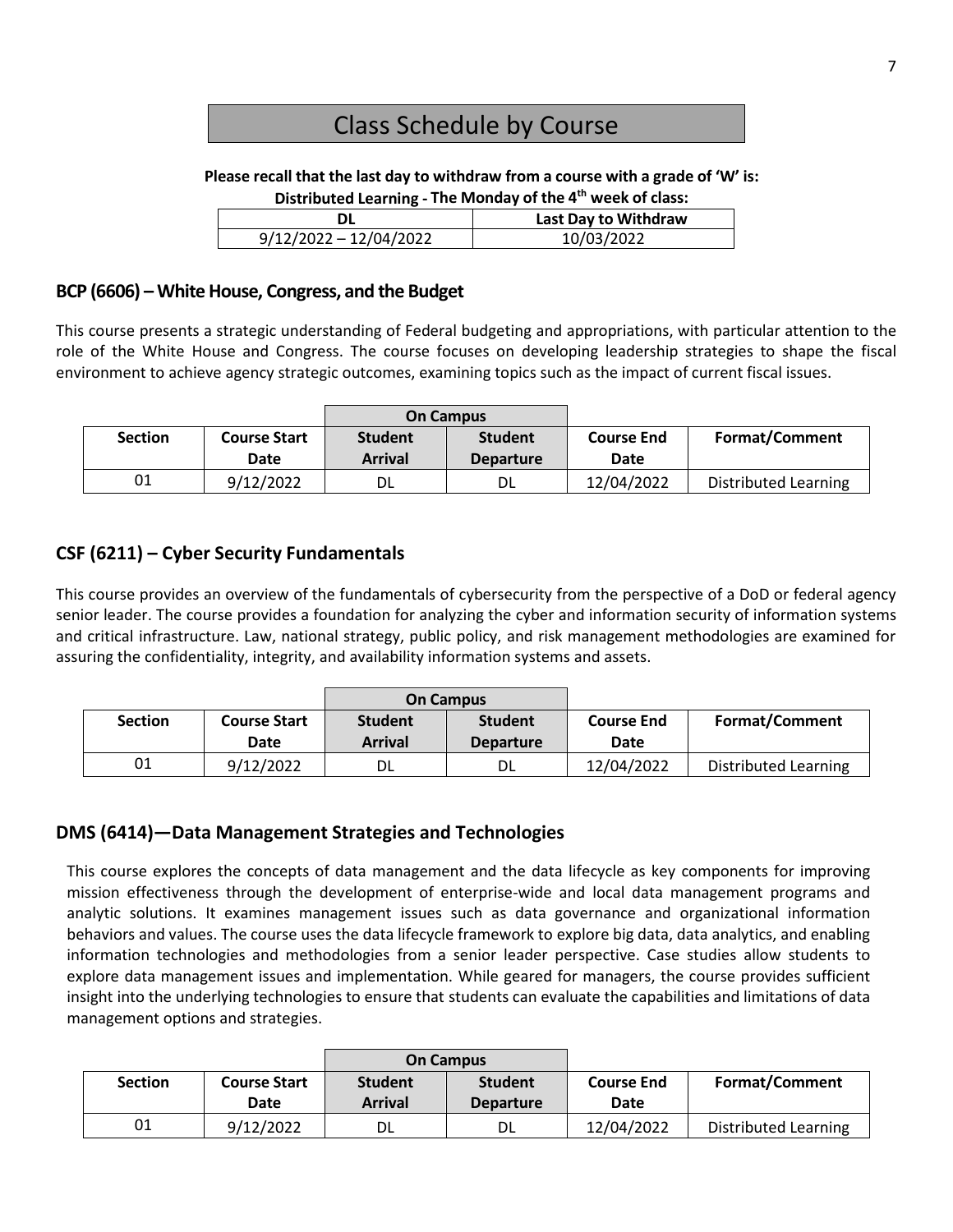# **DSG (6419)—Data Strategy and Governance**

This course explores data strategy and data governance as key components for operationalizing data as a strategic asset in support of a more lethal, efficient Joint Force. It examines the principles, essential capabilities, and goals set forth in the Department of Defense Data Strategy, and the governance processes necessary to achieve those goals. Case studies allow students to explore the real-world benefits of enterprise data policies, standards and practices and how they are implemented. The course is designed to provide leaders with the knowledge, skills, and attributes to develop and assess data strategy and governance programs for their organizations that enable data discovery and sharing and facilitate innovation.

|                |                     |                | <b>On Campus</b> |                   |                             |
|----------------|---------------------|----------------|------------------|-------------------|-----------------------------|
| <b>Section</b> | <b>Course Start</b> | <b>Student</b> | <b>Student</b>   | <b>Course End</b> | <b>Format/Comment</b>       |
|                | Date                | <b>Arrival</b> | <b>Departure</b> | Date              |                             |
| 01             | 9/12/2022           | DL             | DL.              | 12/04/2022        | <b>Distributed Learning</b> |

# **FIE (6167)—Foundation of the Information Environment**

This course introduces and explores the foundational concepts of cyberspace as a component of the information environment. We first examine the information environment –the physical, virtual, and human aspects — in order to understand how and why our actions have strategic value. Then we consider the actions themselves from the technical and human perspective, with particular focus on information-related capabilities and activities in and through cyberspace, in order to understand how to deploy them. Finally, we learn about how to generate, acquire, and manage the resources for cyber and information operations.

|                |                     |                | <b>On Campus</b> |                   |                             |
|----------------|---------------------|----------------|------------------|-------------------|-----------------------------|
| <b>Section</b> | <b>Course Start</b> | <b>Student</b> | <b>Student</b>   | <b>Course End</b> | <b>Format/Comment</b>       |
|                | Date                | <b>Arrival</b> | <b>Departure</b> | Date              |                             |
| 01             | 9/12/2022           | DL             | DL               | 12/04/2022        | <b>Distributed Learning</b> |
| 02             | 9/12/2022           | DL.            | DL               | 12/04/2022        | <b>Distributed Learning</b> |

# **IWS (6151)—Information, Warfare and Strategy**

This course provides theories, frameworks, and tools for strategic planning and strategy execution. It weds direct and indirect methods of influence. Upon successful completion, students will be able to plan and implement strategies with emphasis on the information instrument of state power in a way that is practical, actionable, and intrepid. These strategies support every warfighting function and all the instruments of state power.

|                |                     |                | <b>On Campus</b> |                   |                             |
|----------------|---------------------|----------------|------------------|-------------------|-----------------------------|
| <b>Section</b> | <b>Course Start</b> | <b>Student</b> | <b>Student</b>   | <b>Course End</b> | <b>Format/Comment</b>       |
|                | Date                | <b>Arrival</b> | <b>Departure</b> | Date              |                             |
| 01             | 9/12/2022           | DL             | DL               | 12/04/2022        | <b>Distributed Learning</b> |
| 02             | 9/12/2022           | DL             | DL               | 12/04/2022        | <b>Distributed Learning</b> |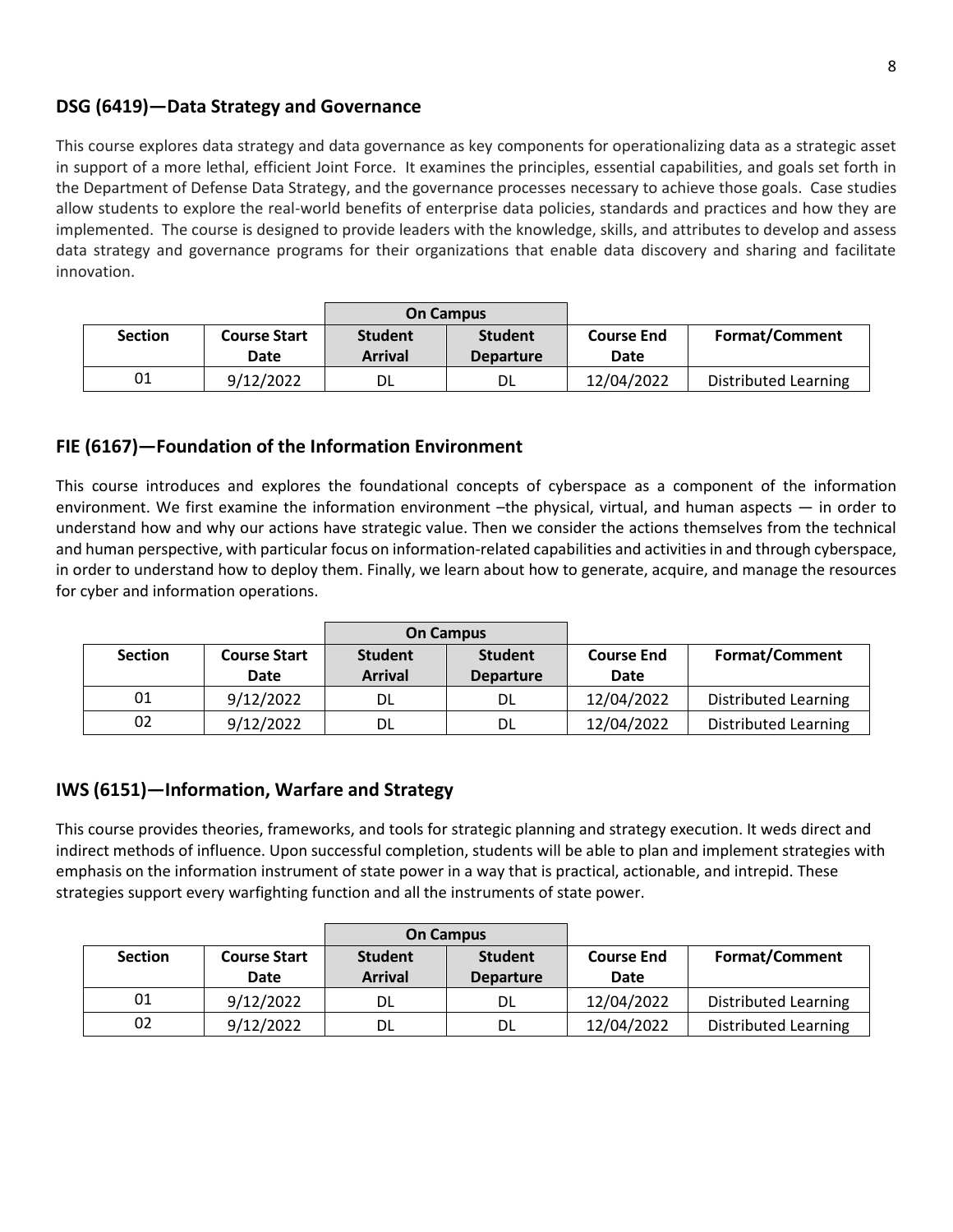# **NSS (6159)—National Security Strategy**

In this course, students gain understanding of the origins, formulation, and application of national security strategic logic to the cyber domain and information environment. In so doing, students comprehend their role and duty in the greater tradition of national security strategy, while gaining appreciation of the value they will bring as practitioners of national security strategy for cyber and information. Through the use of readings, case studies, exercises and writing assignments, participants will assess how strategic logic can be used to define context and desired ends, identify necessary means, design ways, and assess costs, risks and viability, with specific focus on the global cyber domain and information environment. Upon completion of NSS, students will be strongly positioned to apply discerning and incisive strategic analysis to their thesis projects, the balance of the courses they will take at CIC and NDU, and in their future careers as professional strategic analysts and leaders.

|                |                     |                | <b>On Campus</b> |                   |                             |
|----------------|---------------------|----------------|------------------|-------------------|-----------------------------|
| <b>Section</b> | <b>Course Start</b> | <b>Student</b> | <b>Student</b>   | <b>Course End</b> | <b>Format/Comment</b>       |
|                | Date                | <b>Arrival</b> | <b>Departure</b> | Date              |                             |
| 05             | 9/12/2022           | DL             | DL               | 12/04/2022        | <b>Distributed Learning</b> |
| 06             | 9/12/2022           | Dl             | DL               | 12/04/2022        | <b>Distributed Learning</b> |

# **SEC (6201)—Cyber Security for Information Leaders**

This course exercises strategic leadership and critical thinking in the development and use of cybersecurity strategies, plans, policies, enabling technologies, and procedures in cyberspace. It especially explores concepts and practices of strategic thinking and decision-making in leading cyber operations. This course explores network security, threats, vulnerabilities, and risks with the help of specific cases. It analyzes major challenges in cyberspace, assesses specific challenges for cyber leaders, and examines offensive and defensive cyber operations. It provides cyber leaders with an opportunity to explore the intersection of academic and practical, operational knowledge.

|                |                     | <b>On Campus</b> |                  |                   |                             |
|----------------|---------------------|------------------|------------------|-------------------|-----------------------------|
| <b>Section</b> | <b>Course Start</b> | <b>Student</b>   | <b>Student</b>   | <b>Course End</b> | <b>Format/Comment</b>       |
|                | Date                | <b>Arrival</b>   | <b>Departure</b> | Date              |                             |
| 01             | 9/12/2022           | DL               | DL               | 12/04/2022        | <b>Distributed Learning</b> |

# **SLF (6168)—Senior Leader Foundations**

This course provides students with a common intellectual foundation essential for success in the College of Information and Cyberspace curriculum and longer-term success as senior leaders. The course will provide a foundation to develop the skills for creative and critical thinking; explore the concepts, principles, and skills to help understand the global security environment and address the challenges of strategic leadership; introduce students to the Joint Force and the strategic aspects of Joint Professional Military Education; and provide a foundation in cyberspace fundamentals and information theory and strategic principles

|                |                             |                                  | <b>On Campus</b>                   |                                  |                             |
|----------------|-----------------------------|----------------------------------|------------------------------------|----------------------------------|-----------------------------|
| <b>Section</b> | <b>Course Start</b><br>Date | <b>Student</b><br><b>Arrival</b> | <b>Student</b><br><b>Departure</b> | <b>Course End</b><br><b>Date</b> | <b>Format/Comment</b>       |
| 01             | 9/12/2022                   | DL                               | DL                                 | 12/04/2022                       | <b>Distributed Learning</b> |
| 02             | 9/12/2022                   | DL                               | DL                                 | 12/04/2022                       | <b>Distributed Learning</b> |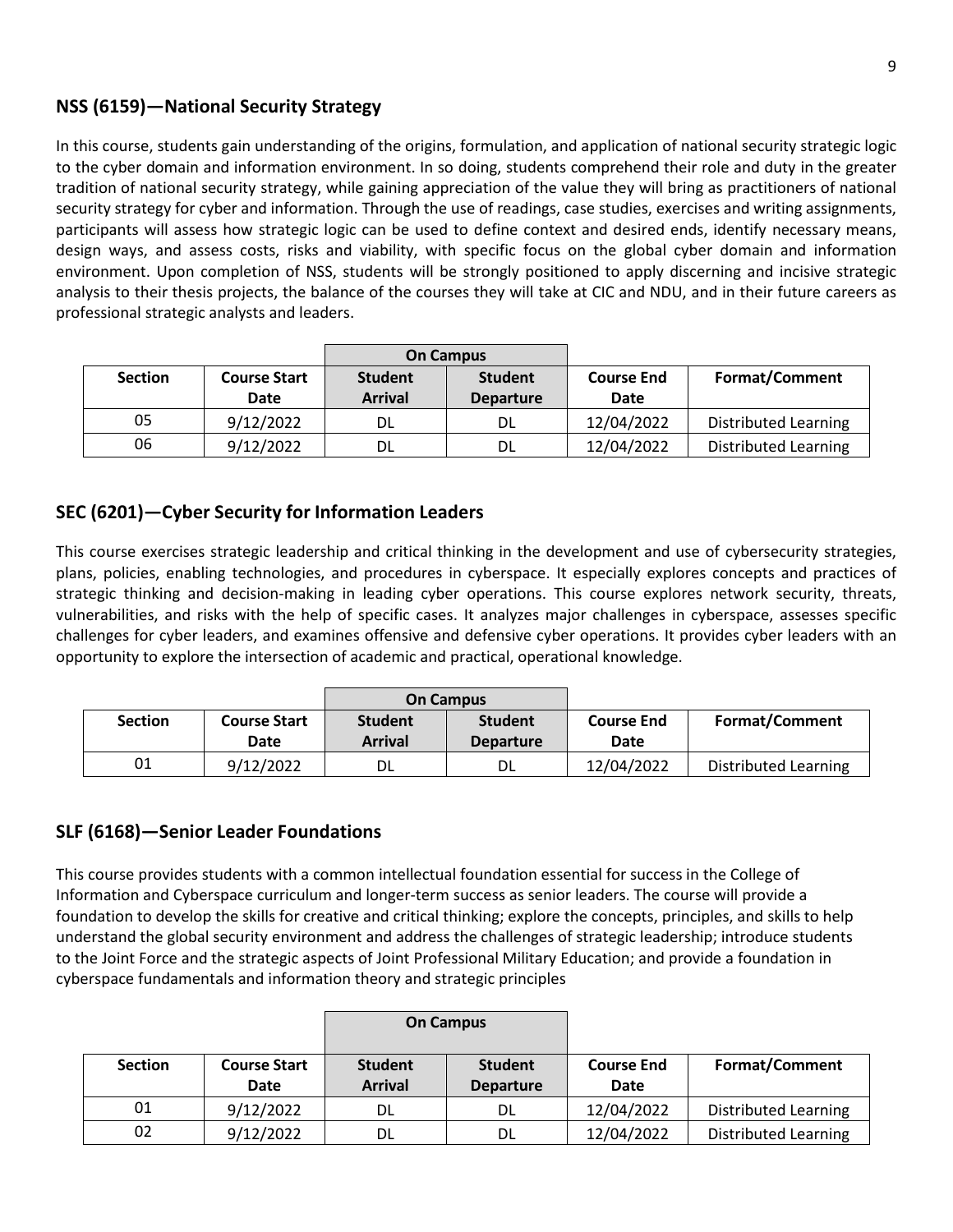## **SPB (6328)—Strategic Performance and Budget Management**

This course is an executive-level view of strategic planning, performance management, and performance budgeting in public-sector organizations. Using the Government Performance and Results Act and Kaplan & Norton's Balanced Scorecard as frameworks, students examine the linkage of mission to strategic planning, performance management, measurement, operational strategies, initiatives, and budgets to support senior-level decision making. Emphasis is on transparency, outcomes, and linkage between organizational performance and the organization's budget. With this critical understanding, students develop leadership strategies that shape fiscal budgets to achieve agency strategic outcomes.

|                |                     |                | <b>On Campus</b> |                   |                             |
|----------------|---------------------|----------------|------------------|-------------------|-----------------------------|
| <b>Section</b> | <b>Course Start</b> | <b>Student</b> | <b>Student</b>   | <b>Course End</b> | <b>Format/Comment</b>       |
|                | Date                | <b>Arrival</b> | <b>Departure</b> | Date              |                             |
| 01             | 9/12/2022           |                | DL               | 12/04/2022        | <b>Distributed Learning</b> |